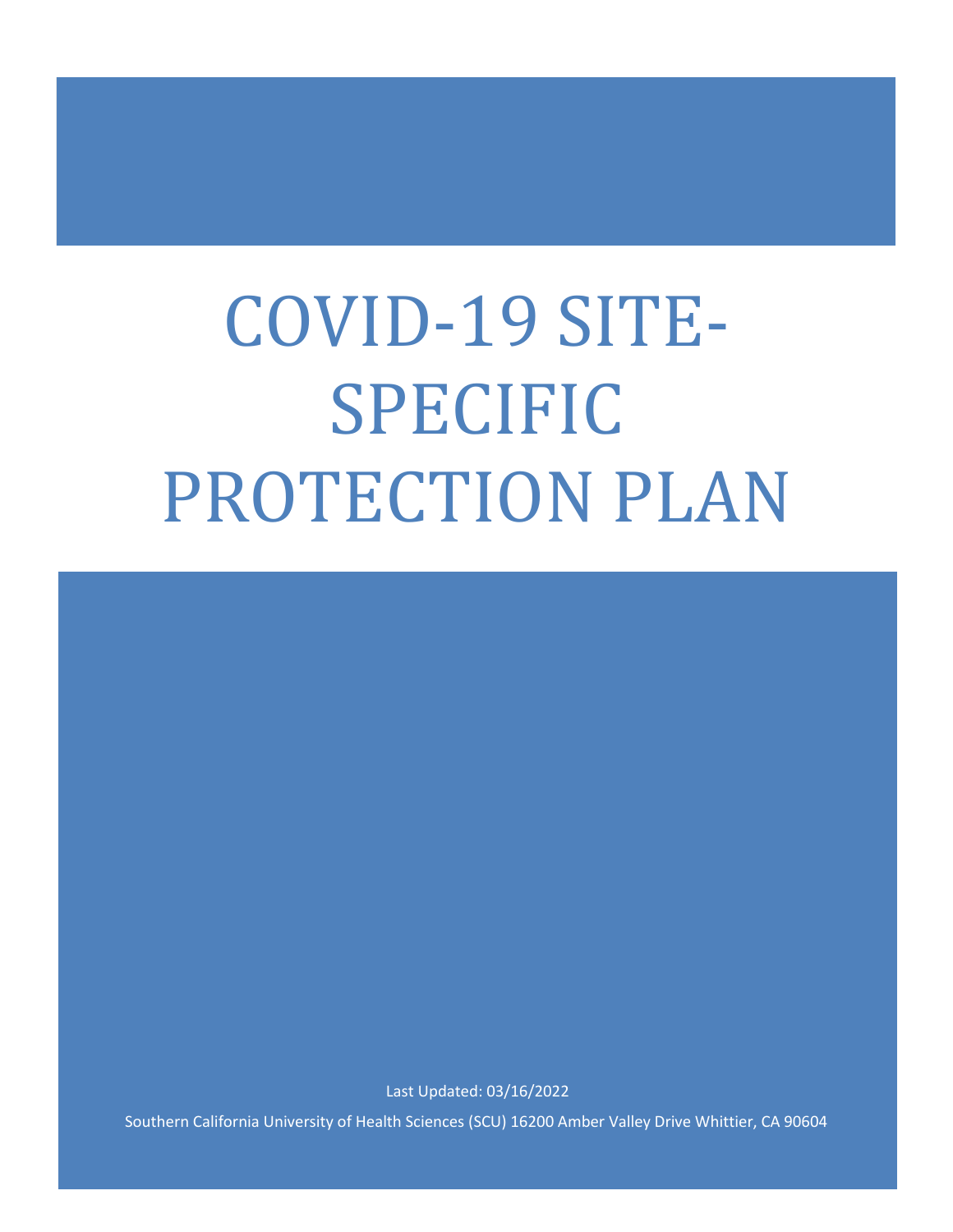

# Contents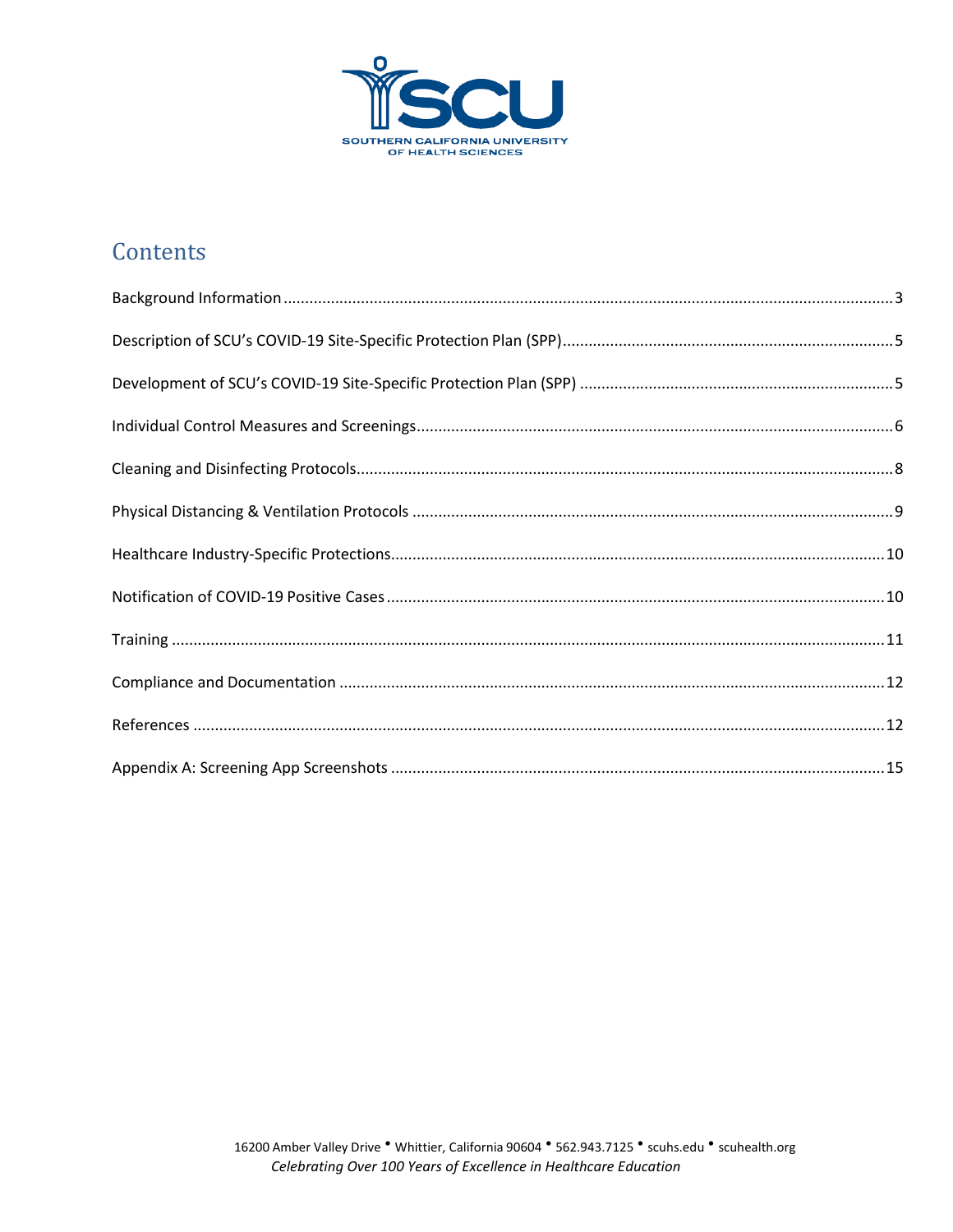

### <span id="page-2-0"></span>Background Information

Founded in 1911, Southern California University of Health Sciences (SCU) has been educating healthcare professionals and providing essential healthcare in Los Angeles and Orange Counties for over 100 years. SCU is a private, not-for-profit, non-residential university offering certificate, baccalaureate, master, and doctoral level programs that prepare students for a variety of careers in the health sciences. SCU offers three programs that qualify students to sit for the license or certification required to practice: Chiropractic, offered through our Los Angeles College of Chiropractic, Physician Assistant, and Acupuncture and Chinese Medicine. SCU also offers courses and programs that provide a path for students to enter or prepare for a variety of healthcare-related careers.

There are currently over 1000 full-time equivalent students enrolled at SCU.

This Site-Specific Protection Plan (SPP) details the precautions SCU will take when reintroducing classes and labs to campus.

# <span id="page-2-1"></span>Description of SCU's COVID-19 Site-Specific Protection Plan (SPP)

SCU's Site-Specific Protection Plan (SPP) combines state-level guidance published in the California State Resilience Roadmap and local Los Angeles County Department of Public Health policies and guidance.

The State of California requires all businesses to:

- 1. Perform a detailed risk assessment and implement a site-specific protection plan (SPP)
- 2. Train employees on how to limit the spread of COVID-19, including how to screen themselves for symptoms and stay home if they have them
- 3. Implement individual control measures and screenings
- 4. Implement disinfecting protocols

As the COVID-19 public health situation continues to evolve and new Public Health Orders are issued both at the State and local levels, amendments to this SPP will be made as needed to incorporate new requirements.

# <span id="page-2-2"></span>Development of SCU's COVID-19 Site-Specific Protection Plan (SPP)

The following steps were taken to develop SCU's SPP:

- 1. Business practice risk assessment
- 2. Guideline- and evidence-informed protocol creation based on risk assessment and specific business requirements. All protocols are informed by guidelines from the Centers for Disease Control and Prevention (CDC), local and state mandates, and documents prepared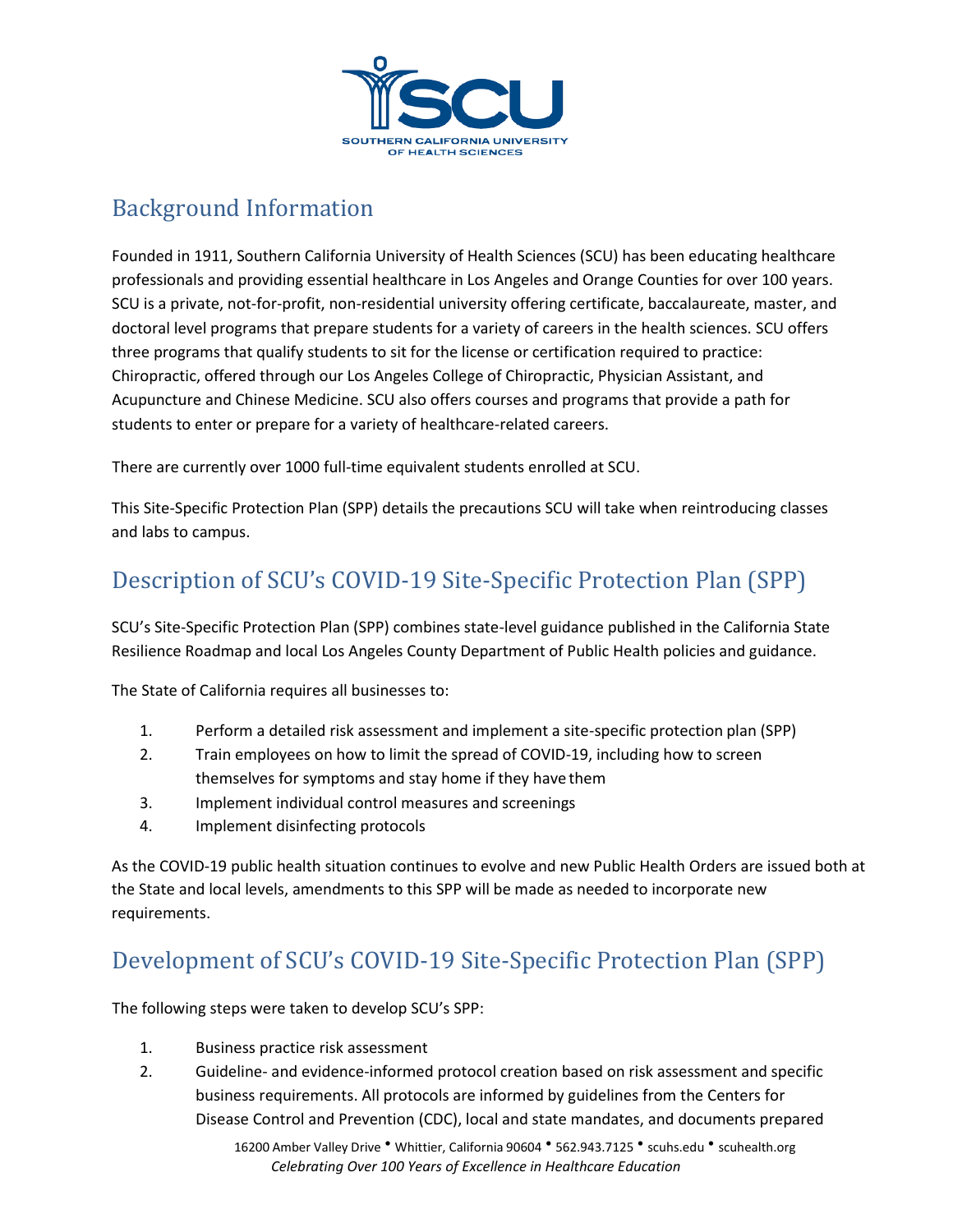

for addressing the crisis in higher education, such as the American College Health Association's (ACHA) "Guidelines on Reopening Campuses," the Global Center for Health Security's "Higher Education COVID-19 Pandemic Recovery Checklist," andarticles published in peer-reviewed journals whenever possible.

3. Ongoing communication, quality assurance, and continuous improvement

# <span id="page-3-0"></span>Individual Control Measures and Screenings

Employees whose work duties can be conducted remotely may continue to do so or may elect to return to work on campus.

Employees, patients, and students who are sick or exhibiting symptoms consistent withCOVID-19 are directed to stay home. Students and employees visiting campus must complete a remote, app-based, temperature and symptom screen and exposure questionnaire each day before arrival on campus. The app is programmed to inform any symptomatic or exposed person to stay home and seek medical care if necessary. See Appendix A for screenshots of the screening app.

Employees and students present the outcomes of their app-based questionnaire before beginning their first on-campus activity of the day.

In the event, a student or employee develops symptoms while on campus, they and anyone exposed\* to them should immediately exit the classroom or clinic. They should report their symptoms using the screening app and may follow up with SCU Health or another health provider for symptom assessment. If indicated, they should call 562-943-7125 or email health@scuhs.edu to schedule a no-cost SARS-CoV-2 virus test via SCU Health.

Masks/face coverings are recommended, but not required indoors while on campus EXCEPT while inside the University Health System or in a clinical lab.

Employees, patients, and students are provided with all required protective equipment (i.e., face coverings) and SCU ensures equipment is worn properly. Types of protective equipment provided to students and employees include N-95 masks, KN-95 masks, and surgical masks, as necessary based on CDC guidelines. As a general rule, PPE will be provided asfollows:

- Clinical care: N-95 masks, surgical masks, face shields, gowns, and gloves as necessary based on CDC guidelines. CDC guidelines for masks and personal protective equipment (PPE) must be implemented during patient care.
- Practicum labs with less than 6 feet of space between students and faculty: KN-95s and surgical masks. Gloves are made available, but it is important to understand that a dirty glove can transmit germs the same as a dirty hand, so even when using gloves, hand hygiene must always be maintained.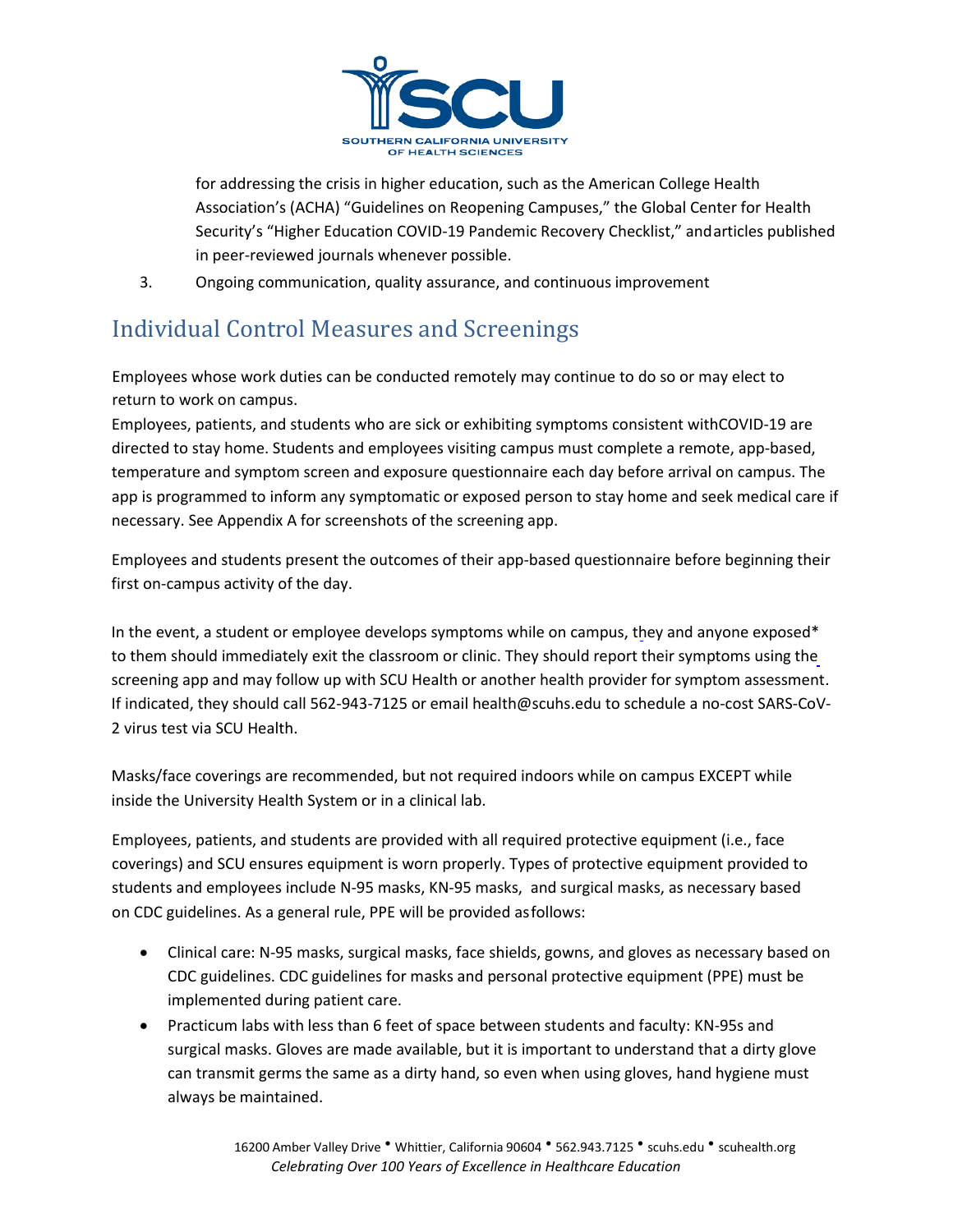

# <span id="page-4-0"></span>Cleaning and Disinfecting Protocols

Thorough cleaning in high traffic areas is performed regularly. Commonly used surfaces are disinfected a minimum of three times per day.

All shared equipment and touchable surfaces are cleaned and sanitized between each use. This includes handles and latches, telephones, controls on stationary and mobile equipment, desks, tables, countertops, and other contacted surfaces.

Entrances, exits, higher traffic areas, and points of sale are equipped with proper sanitation products, including hand sanitizer and/or sanitizing wipes

Handwashing facilities are available and will stay operational and stocked at all times. Additional soap, paper towels, and hand sanitizer are supplied when needed. Hand sanitizer is provided in the absence of indoor plumbing and is available in every room on campus.

Sanitizing supplies are provided to promote personal hygiene. This includes tissues, no-touch trash cans, hand soap, alcohol-based hand sanitizer, disinfectants, and disposable towels. Cleaning products have been selected from the Environmental Protection Agency (EPA)'s-approved for use against the COVID-19 list. Business hours and/or other procedures have been modified to provide adequate time for regular, thorough cleaning, handwashing, product stocking, and other measures.

Employees and students are provided adequate time to implement cleaning practices before and after shifts and classes.

Hands-free devices have been installed wherever possible, including motion sensor lights, hands-free door opening hardware, contact-less payment systems, paper towel dispensers, and timecard systems.

#### **Schedule for disinfecting high traffic areas and commonly used surfaces.**

- Break rooms: 3 times per day
- Bathrooms: 3 times per day
- Telephones: Daily or between users, whichever is more frequent
- Handrails/door handles/counters/shelving: Between patients in the clinic; between users in classrooms; and daily by janitorial staff
- Time clocks: Daily
- Handwashing facilities: 3 times per day
- Hand/held devices (payment portals, including ATM PIN pads, stylus): After eachuse
- Custom equipment and tools (i.e., pallet jacks, ladders, supply carts): Daily

Facility schedules will be disrupted when necessary to accommodate additional cleaning. Preference will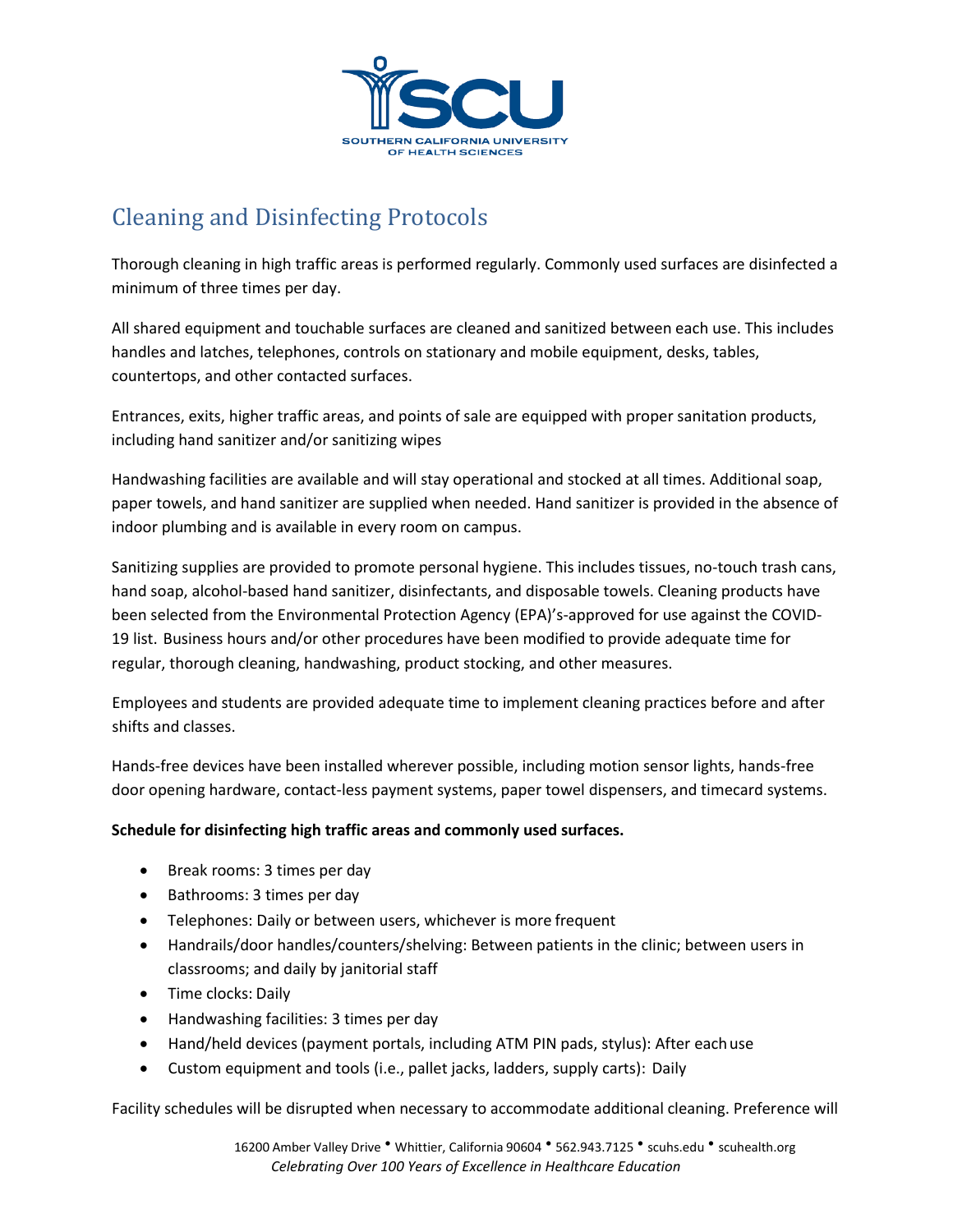

be given to cleaning/disinfecting. All superfluous/non-essential items have been removed to minimize touchable surfaces and facilitate cleaning and disinfecting.

#### <span id="page-5-0"></span>Physical Distancing & Ventilation Protocols

HVAC filters have been upgraded to the highest possible MERV (8-13) to maximize filtered particles.

Portable high-efficiency air cleaners have been deployed to all applicable spaces.

Measures to increase non-filtered, non-recirculated airflow in all indoor spaces have been deployed, including portable fans, and instructions to keep doors and windows open, weather permitting. As a rule of thumb, if a room is 75 deg F or warmer, air conditioning should be utilized with doors and windows closed, and portable fans turned on.

#### <span id="page-5-1"></span>Healthcare Industry-Specific Protections

Through SCU's capacity as an essential healthcare business, extensive health protocols relating to patient care have been developed and are being utilized. See Appendix B for a summary of SCU's patient care health protocols.

#### <span id="page-5-2"></span>Notification of COVID-19 Positive Cases

Los Angeles County Department of Public Health is notified of all positive COVID-19 cases.

If a student or employee is diagnosed with COVID-19, an assessment of potential campus exposures will be performed and recommended testing, quarantine, or isolation instructions will be communicated.

Students and employees are aware that they can call the Los Angeles County Department of Public Health if a suspected exposure has occurred at 2-1-1.

# <span id="page-5-3"></span>**Training**

Employees and students have been trained on the following topics:

- Information from the Centers for Disease Control and Prevention (CDC) on COVID-19, how to prevent it from spreading, and which underlying health conditions may make individuals more susceptible to contracting the virus.
- Self-screening at home, including temperature and/or symptom checks using CDCguidelines.
- The importance of not coming to work if employees have a frequent cough, fever, difficulty breathing, chills, muscle pain, headache, sore throat, the recent loss of taste or smell, or if they or someone they live with has been diagnosed with COVID-19, or is exhibiting COVID-19 like symptoms.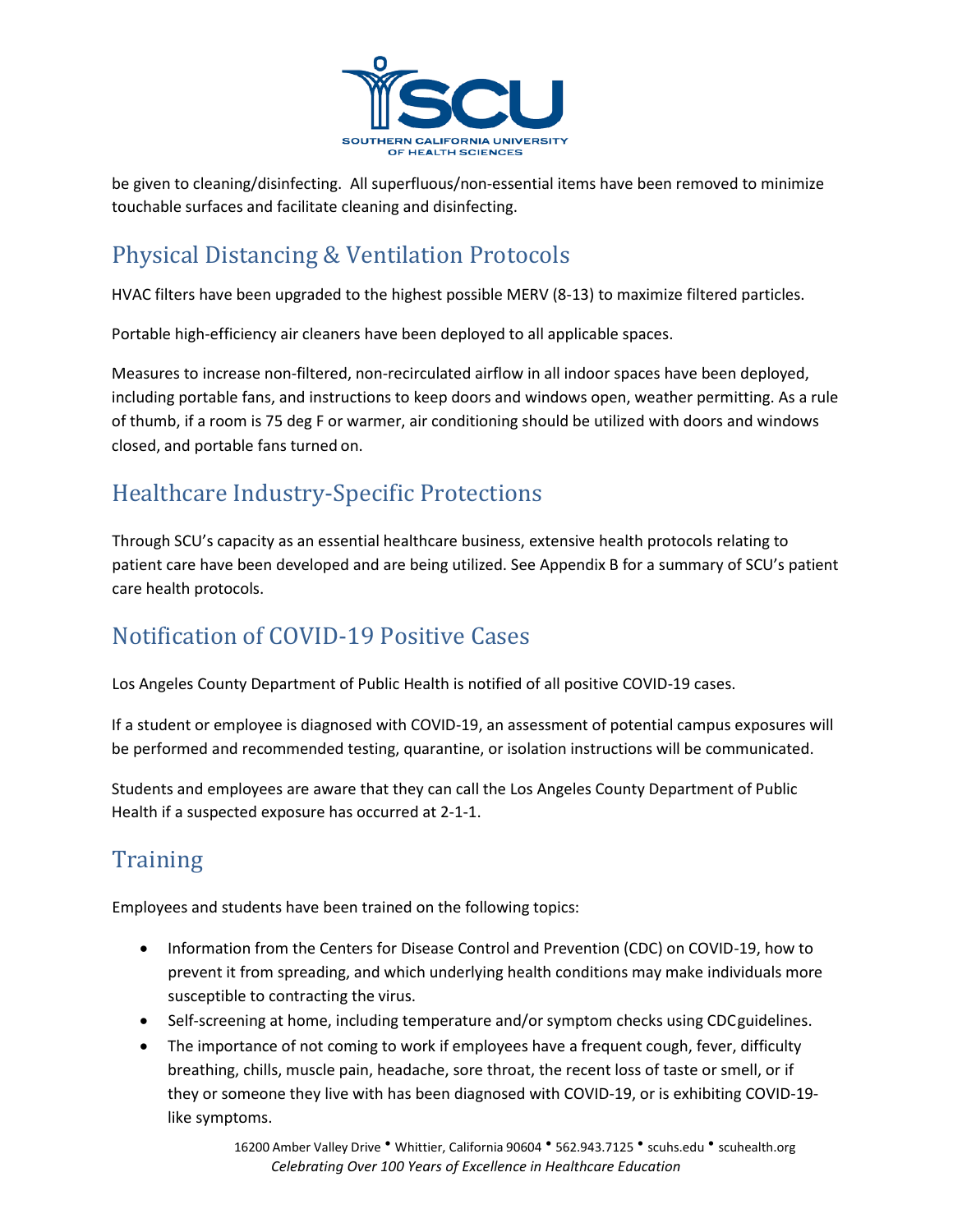

- The importance of seeking medical attention if symptoms become severe, including persistent pain or pressure in the chest, confusion, or bluish lips or face. Updates and further details are available on [CDC's what steps to take if you are sick](https://www.cdc.gov/coronavirus/2019-ncov/if-you-are-sick/steps-when-sick.html)webpage.
- The vulnerability of older adults and people with chronic medical conditions, and the need to practice caution to protect these groups.
- The importance of meticulous adherence to public health practices, including the importance of frequent handwashing with soap and water, including scrubbing with soap for at least 20 seconds (or using hand sanitizer with at least 60% ethanol or 70% isopropanol and allowing the sanitizer to evaporate for at least 30 seconds when a sink or handwashing station is not available, per CDC guidelines). Be mindful of any surface contact, e.g. use a paper towel to turn off faucets after handwashing, and coughing and sneezing into one's elbow.
- Manufacturer's directions and Cal/OSHA requirements for safe use of personal hygiene and cleaning products.
- The availability of anonymous feedback and reporting via ReportIt.
- Use of SmartaBase for off-campus symptom screening/risk assessment.

### <span id="page-6-0"></span>Compliance and Documentation

SCU's campus is regularly inspected by the Safety and Compliance and Quality Assurance Committees for compliance with this Site-Specific Protection Plan (SPP) and any deficiencies are documented and corrected.

SCU utilizes an anonymous reporting tool, [ReportIt,](https://my.scuhs.edu/ICS/Departments/Campus_Safety/Report_It.jnz) to encourage candor.

All new business operations will continue to be accessible to patients, students, and employees with disabilities, complying with the Americans with Disabilities Act, Title III which covers private business entities.

#### <span id="page-6-1"></span>References

- 1. American College Health Association. *Considerations for Reopening Institutions ofHigher Education in the COVID-19 Era*.
- 2. Global Center for Health Security. *Higher Education Pandemic Mitigation & Response Guide*. Available at: https:/[/www.unmc.edu/healthsecurity/\\_documents/Higher-Education-](http://www.unmc.edu/healthsecurity/_documents/Higher-Education-)Pandemic-Recovery-Guide-Step-I-III-5-12-2020-v1.35.pdf
- 3. Deitz, Horve, et al. 2019 Novel Coronavirus (COVID-19) *Pandemic: Built Environment Considerations To Reduce Transmission.* American Society for Microbiology. March/April 2020. Volume 5 Issue 2.
- 4. Morawska L, Junji, C. *Airborne transmission of SARS-CoV-2: The world should face the reality*.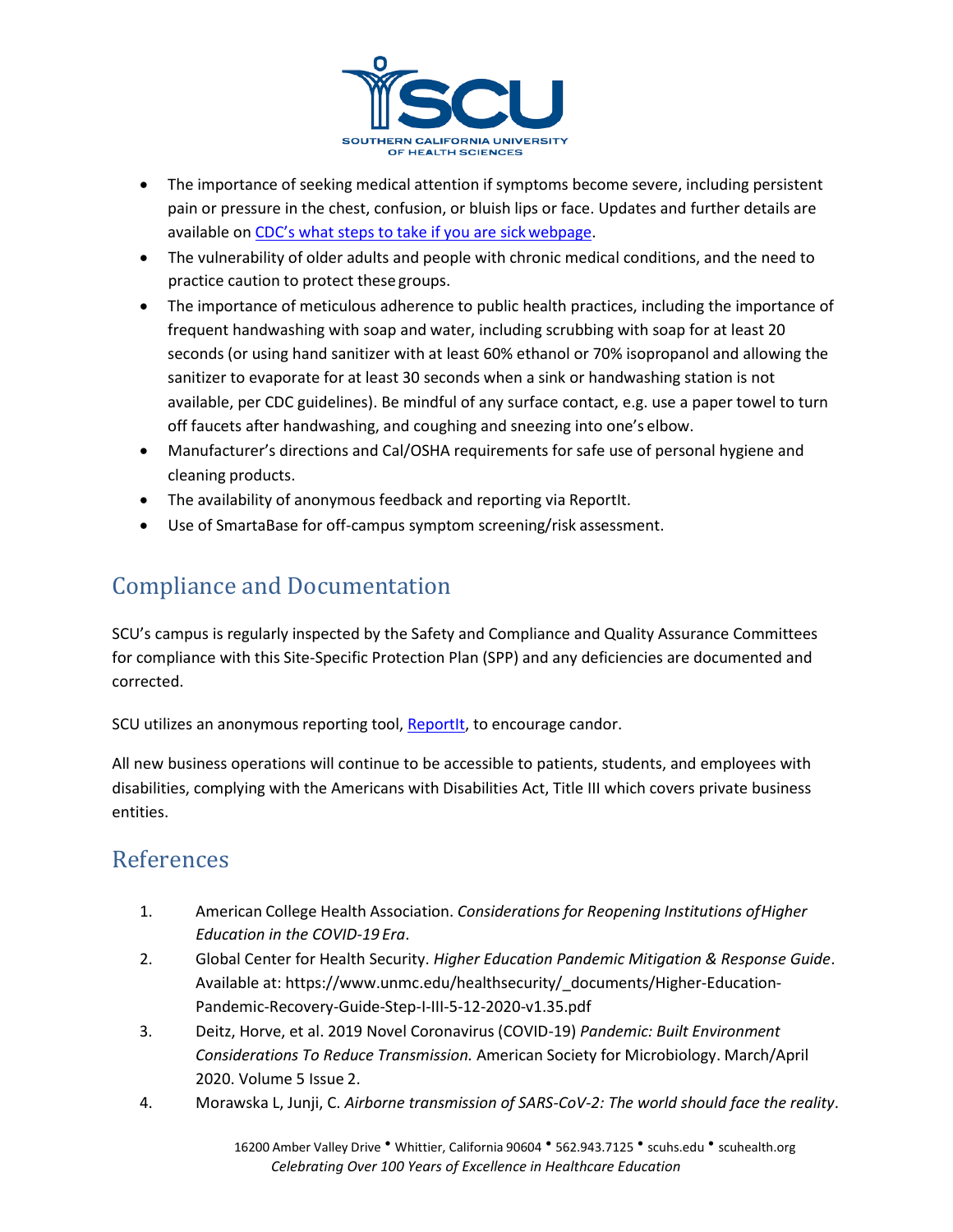

Environmental International. [https://doi.org/10.1016/j.envint.2020.105730.](https://doi.org/10.1016/j.envint.2020.105730)

- 5. Hiroshi Nishiura, Hitoshi Oshitani, Tetsuro Kobayashi, Tomoya Saito, Tomimasa Sunagawa, Tamano Matsui, Takaji Wakita. *Closed environments facilitate secondary transmission of coronavirus disease 2019 (COVID-19)*. MHLW COVID-19 Response Team, Motoi Suzuki. medRxiv 2020.02.28.20029272; doi[:https://doi.org/10.1101/2020.02.28.20029272CDC](https://doi.org/10.1101/2020.02.28.20029272CDC)
- 6. Association of Medical Colleges. Guidance on Medical Students' Participation inDirect Patient Contact Activities. April 14, 2020.
- 7. Derek K Chu, Elie A Akl, Stephanie Duda, Karla Solo, Sally Yaacoub, Holger J Schünemann, et al. Physical distancing, face masks, and eye protection to prevent person-to-person transmission of SARS-CoV-2 and COVID-19: a systematic review and meta-analysis. The Lancet. June 01, 2020.DOI:https://doi.org/10.1016/S0140-6736(20)31142-9.
- 8. Best practices for linen (and laundry) handling. Available at:<https://www.cdc.gov/hai/prevent/resource-limited/laundry.html>
- 9. CCAOM Clinic Infection Control Advisory, April 30, 2020. Available at: [https://www.ccaom.org/images/ccaom/Documents/COVID-](https://www.ccaom.org/images/ccaom/Documents/COVID-19/CCAOM%20Clinic%20Infection%20Control%20Advisory%20(Updated%204.30.2020).pdf)[19/CCAOM%20Clinic%20Infection%20Control%20Advisory%20\(Updated%204.30.2020\).pdf](https://www.ccaom.org/images/ccaom/Documents/COVID-19/CCAOM%20Clinic%20Infection%20Control%20Advisory%20(Updated%204.30.2020).pdf)
- 10. AAFP Checklist to Prepare Physician Offices for COVID-19.Available at: [https://www.aafp.org/dam/AAFP/documents/patient\\_care/public\\_health/COVID-](https://www.aafp.org/dam/AAFP/documents/patient_care/public_health/COVID-19%20Office%20Prep%20Checklist.pdf)[19%20Office%20Prep%20Checklist.pdf](https://www.aafp.org/dam/AAFP/documents/patient_care/public_health/COVID-19%20Office%20Prep%20Checklist.pdf)
- 11. Centers for Medicare & Medicaid Services (CMS) Recommendations Re-opening Facilities to Provide Non-emergent Non-COVID-19 Healthcare: Phase I. Available at: [https://www.cms.gov/files/document/covid-flexibility-reopen-essential-non-covid](https://www.cms.gov/files/document/covid-flexibility-reopen-essential-non-covid-services.pdf)[services.pdf](https://www.cms.gov/files/document/covid-flexibility-reopen-essential-non-covid-services.pdf)
- 12. CDC Coronavirus Disease 2019 (COVID-19) Infection Control Guidance. Available at: [https://www.cdc.gov/coronavirus/2019-ncov/hcp/infection-control](https://www.cdc.gov/coronavirus/2019-ncov/hcp/infection-control-recommendations.html?CDC_AA_refVal=https%3A%2F%2Fwww.cdc.gov%2Fcoronavirus%2F2019-ncov%2Finfection-control%2Fcontrol-recommendations.html)[recommendations.html?CDC\\_AA\\_refVal=https%3A%2F%2Fwww.cdc.gov%2Fcoronavirus%2](https://www.cdc.gov/coronavirus/2019-ncov/hcp/infection-control-recommendations.html?CDC_AA_refVal=https%3A%2F%2Fwww.cdc.gov%2Fcoronavirus%2F2019-ncov%2Finfection-control%2Fcontrol-recommendations.html) [F2019-ncov%2Finfection-control%2Fcontrol-recommendations.html](https://www.cdc.gov/coronavirus/2019-ncov/hcp/infection-control-recommendations.html?CDC_AA_refVal=https%3A%2F%2Fwww.cdc.gov%2Fcoronavirus%2F2019-ncov%2Finfection-control%2Fcontrol-recommendations.html)
- 13. CDC Coronavirus Disease 2019 (COVID-19) Facemasks. Available at:<https://www.cdc.gov/coronavirus/2019-ncov/hcp/ppe-strategy/face-masks.html>
- 14. CCAOM Position Paper on Glove Use during the Practice of Acupuncture. Available at: [https://www.ccaom.org/images/ccaom/Documents/Position-](https://www.ccaom.org/images/ccaom/Documents/Position-Papers/Position_Paper_re_Use_of_Gloves.pdf)[Papers/Position\\_Paper\\_re\\_Use\\_of\\_Gloves.pdf](https://www.ccaom.org/images/ccaom/Documents/Position-Papers/Position_Paper_re_Use_of_Gloves.pdf)
- 15. CDC Coronavirus Disease 2019 (COVID-19) FAQ About PPE. Available at:<https://www.cdc.gov/coronavirus/2019-ncov/hcp/respirator-use-faq.html>
- 16. CDC Coronavirus Disease 2019 (COVID-19) Cloth Face Covers FAQ.Available at: [https://www.cdc.gov/coronavirus/2019-ncov/prevent-getting-sick/cloth-face-cover](https://www.cdc.gov/coronavirus/2019-ncov/prevent-getting-sick/cloth-face-cover-faq.html)[faq.html](https://www.cdc.gov/coronavirus/2019-ncov/prevent-getting-sick/cloth-face-cover-faq.html)
- 17. Abhiteja Konda, Abhinav Prakash, Gregory A. Moss, Michael Schmoldt, Gregory D. Grant, and Supratik Guha. *Aerosol Filtration Efficiency of Common Fabrics Used in Respiratory Cloth*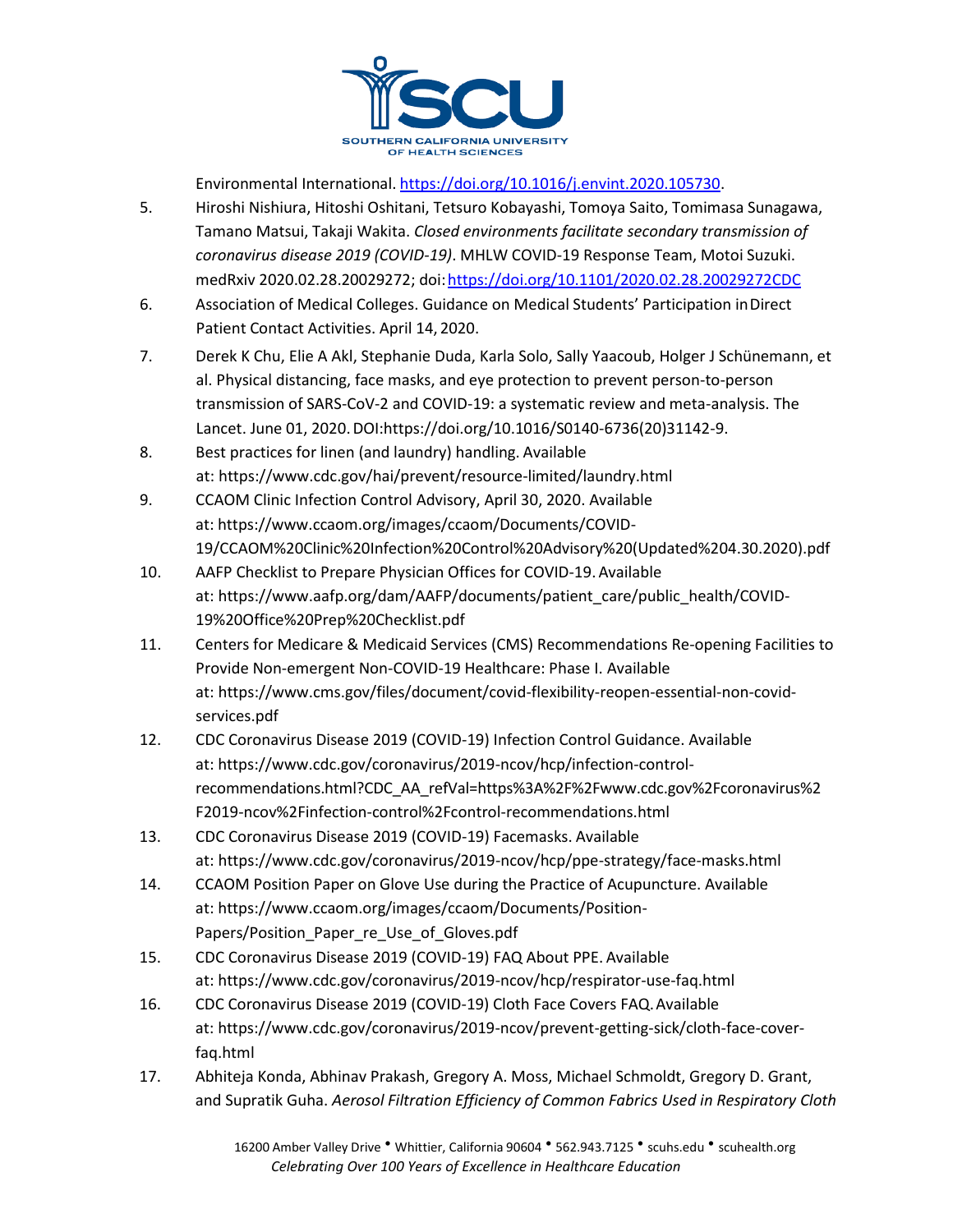

*Masks.* ACS Nano Article ASAP. DOI: 10.1021/acsnano.0c03252.Available at:<https://pubs.acs.org/doi/10.1021/acsnano.0c03252>

- 18. CDC Coronavirus Disease 2019 (COVID-19) Detailed Disinfection Guidance.Available at: [https://www.cdc.gov/coronavirus/2019-ncov/prevent-getting-sick/cleaning](https://www.cdc.gov/coronavirus/2019-ncov/prevent-getting-sick/cleaning-disinfection.html)[disinfection.html](https://www.cdc.gov/coronavirus/2019-ncov/prevent-getting-sick/cleaning-disinfection.html)
- 19. CDC Coronavirus Disease 2019 (COVID-19) Healthcare Facility Guidance. Available at: [https://www.cdc.gov/coronavirus/2019-ncov/hcp/guidance](https://www.cdc.gov/coronavirus/2019-ncov/hcp/guidance-hcf.html?CDC_AA_refVal=https%3A%2F%2Fwww.cdc.gov%2Fcoronavirus%2F2019-ncov%2Fhealthcare-facilities%2Fguidance-hcf.html)[hcf.html?CDC\\_AA\\_refVal=https%3A%2F%2Fwww.cdc.gov%2Fcoronavirus%2F2019](https://www.cdc.gov/coronavirus/2019-ncov/hcp/guidance-hcf.html?CDC_AA_refVal=https%3A%2F%2Fwww.cdc.gov%2Fcoronavirus%2F2019-ncov%2Fhealthcare-facilities%2Fguidance-hcf.html) [ncov%2Fhealthcare-facilities%2Fguidance-hcf.html](https://www.cdc.gov/coronavirus/2019-ncov/hcp/guidance-hcf.html?CDC_AA_refVal=https%3A%2F%2Fwww.cdc.gov%2Fcoronavirus%2F2019-ncov%2Fhealthcare-facilities%2Fguidance-hcf.html)
- 20. Clean Needle Technique Manual, 7th Edition. Available at: [https://www.ccaom.org/ccaom/CNT\\_Manual.asp](https://www.ccaom.org/ccaom/CNT_Manual.asp)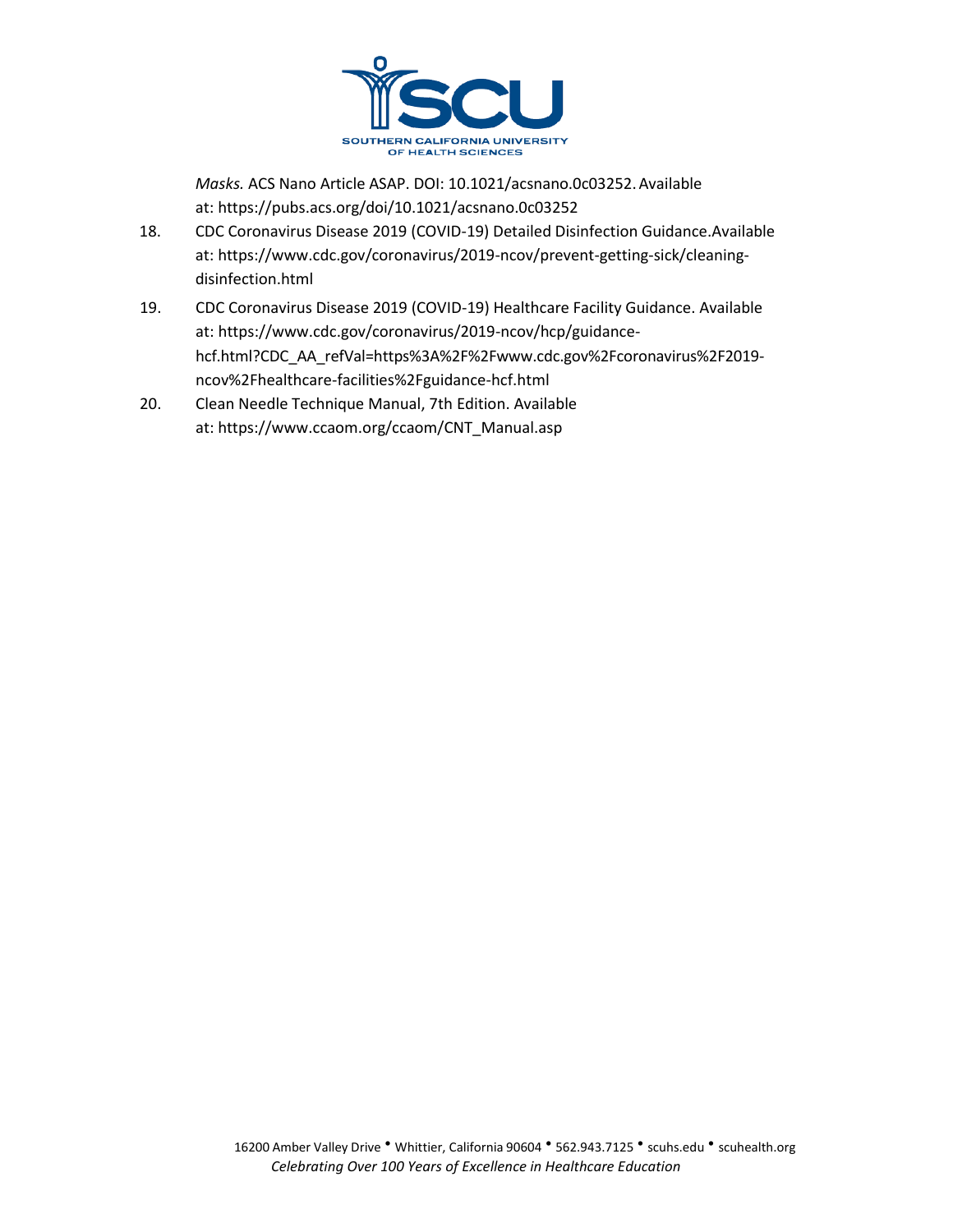

# <span id="page-9-0"></span>Appendix A: Screening App Screenshots



 $\leftarrow$ App welcome screen. Users click the "Add Data" button to begin the COVID-19 wellness screening questionnaire.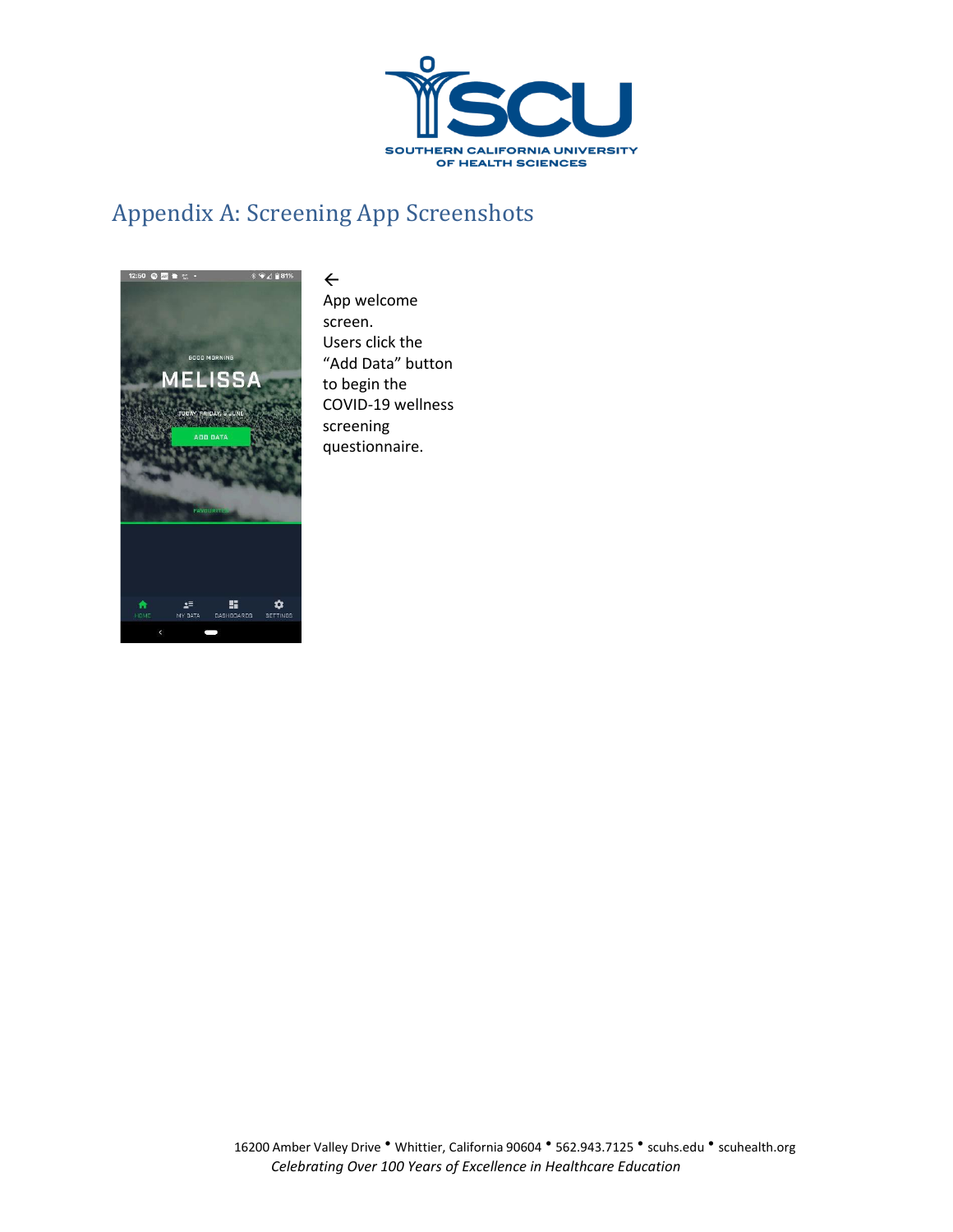



Second section of





 $\Box$